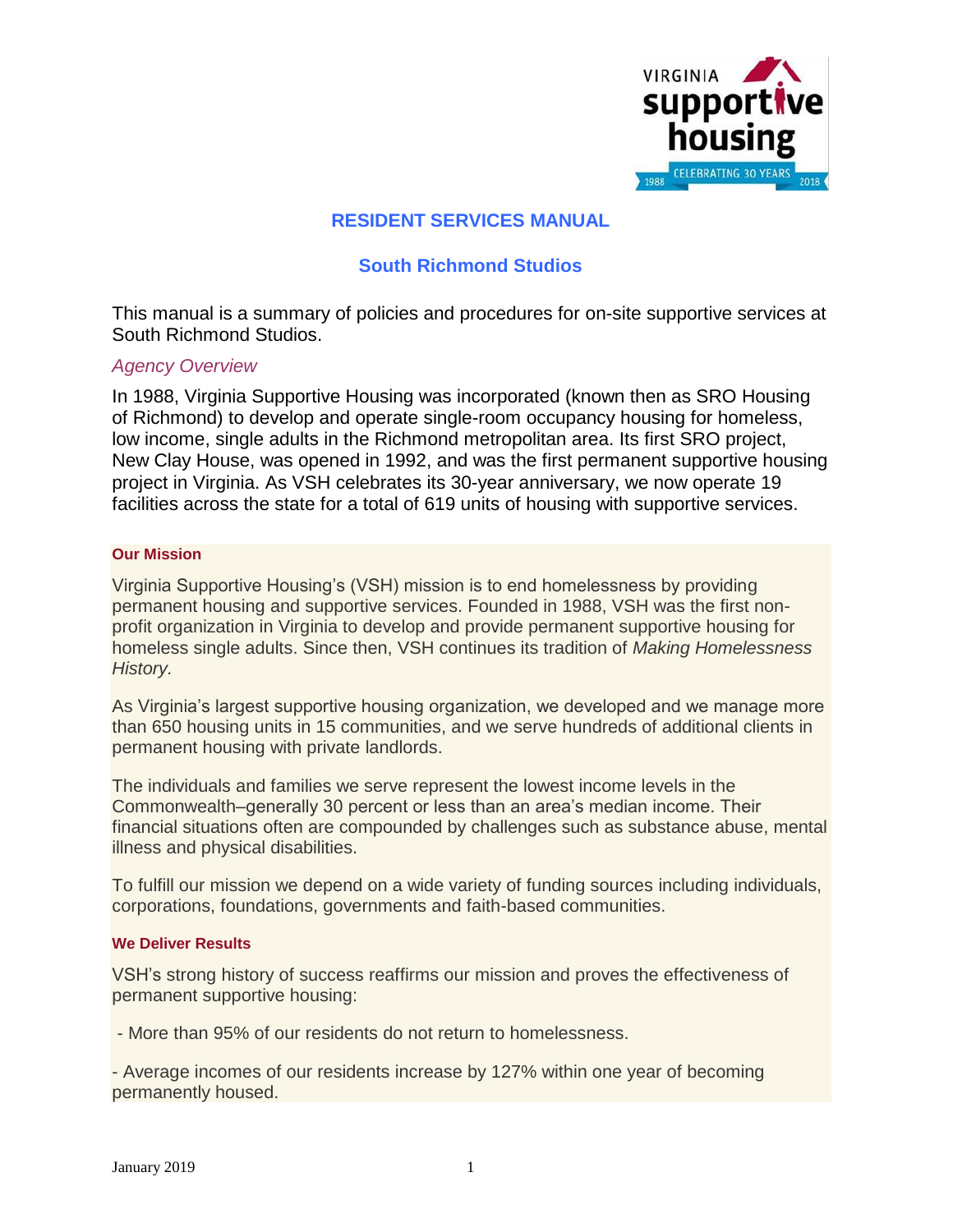

Permanent supportive housing combines affordable housing, which usually includes rental subsidies, and individualized support services, such as counseling, case management and community connection.

The combination of stable housing and supportive services delivered through our own team of social workers empowers residents to reclaim their lives.

We also embrace the strategy of Housing First, which emphasizes access to stable housing above all other needs. Once stably housed, individuals and case workers can address the conditions that caused homelessness, such as mental illness and substancerelated disorders. Many Housing Ready programs–cousins of Housing First–typically require sobriety or enrollment in treatment programs before clients can access permanent housing, thus adding barriers to ending homelessness.

### **Who We Serve**

VSH targets our services to people with the greatest need, including those who are chronically homeless, medically vulnerable or severely mentally ill. Without housing and supportive services, many most likely would die on the streets.

After moving into permanent supportive housing, formerly homeless individuals face many new challenges such as maintaining housing, improving their economic conditions, and recovering from mental health disorders, substance abuse conditions, traumatic experiences and other life challenges.

### **Our Approach Goes Far Beyond Shelter**

Our unified approach to housing and supportive services helps tenants stay housed and succeed in other areas of life.

- Residents can stay as long as they wish in the communities we develop and manage, provided they pay rent and live within the guidelines of the community.

- Our on-site case management from more than 40 social workers helps residents maintain their housing and become more independent.

- Counseling, financial literacy programs and community activities backed by 800 volunteers enhance residents' quality of life and empower them to make changes.

### **Making Homelessness History**

As an affordable housing developer, we seek innovative solutions and partnerships that have resulted in several "firsts:"

-VSH was the first in the nation to develop regionally funded, permanent supportive apartments for formerly homeless individuals. The development, Gosnold Apartments, is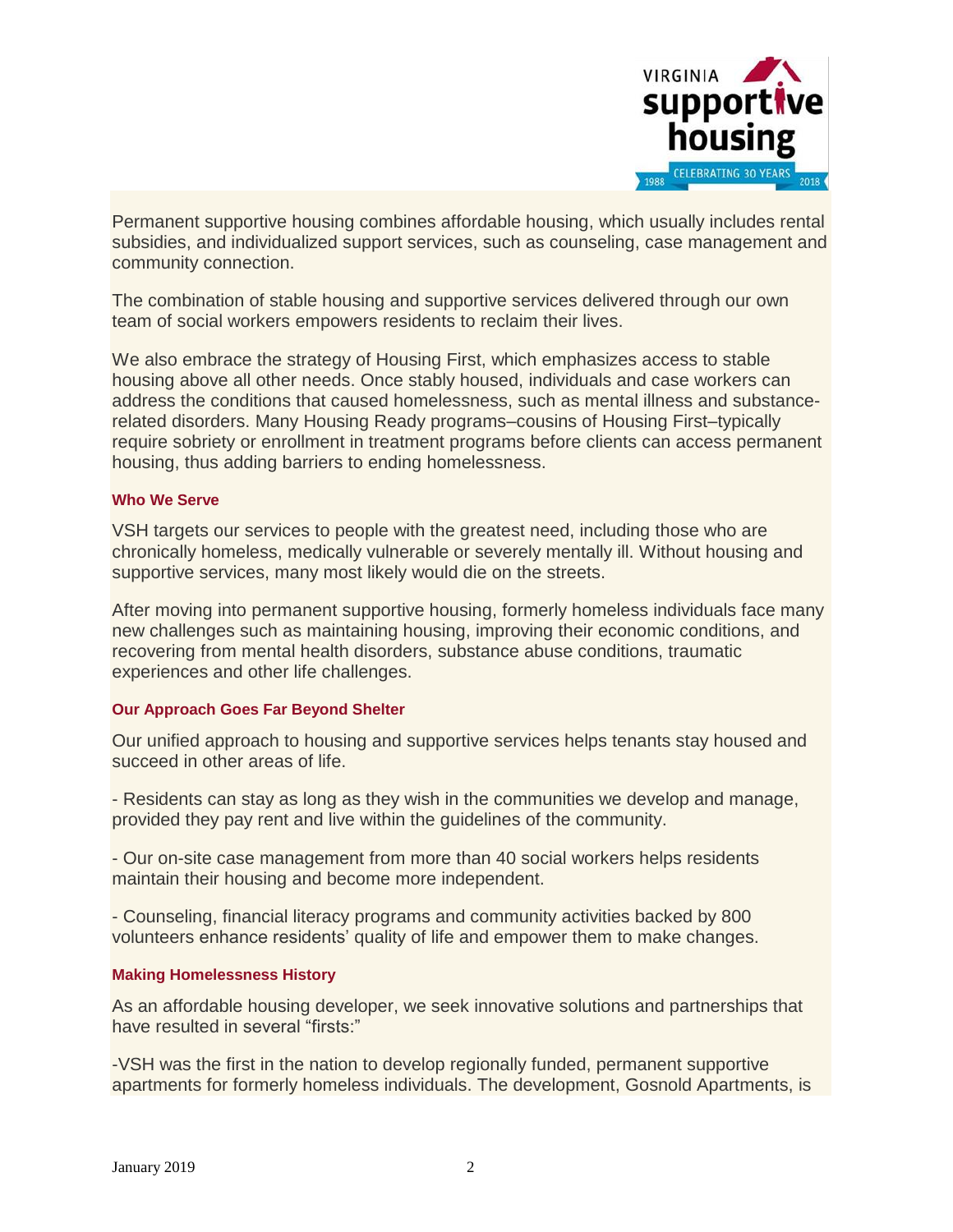

an adaptive re-use of a former bottling plant and serves individuals from Norfolk, Virginia Beach, and Portsmouth.

-New Clay House opened in Richmond in 1992 as Virginia's first studio apartments with support services for 47 formerly homeless residents.

-In 2000 we launched the first affordable rental housing program in Virginia for homeless families moving from shelters and transitional housing.

-Our first mixed-income apartment community serving formerly homeless as well as lowincome individuals, The Crossings, opened in Charlottesville in 2012.

VSH also created a regional public-private work group to fill a gap for services for people with severe and persistent mental illness and long periods of homelessness. To address these needs, we launched "A Place to Start" in 2007 and continue to operate it as Richmond's only housing and intensive services program for this targeted population.

## *Blended Management*

This is a concept designed by Lakefront SRO in Chicago, to help reduce conflicts between staff and residents as well as to help residents maintain their housing. Information will be received from the Property Manager regarding all pending legal and managerial action in relation to VSH residents, i.e. late notices, noncompliance letters, unlawful detainees, evictions, etc. Residential Services will have access to logbooks, incident reports, and management's resident files. Issues pertaining to lease or property violations, i.e. rent being late, cleanliness of a unit, etc. are shared and dealt with jointly by Property Management and Residential Services. Information derived from the Property Manager and general operations of the building can be grounds for intervention by Residential Services Staff. The Residential Services Manager will also attend periodic site-staff meetings.

Virginia Supportive Housing is primarily a housing program. The property management and residential services division work cooperatively in helping residents maintain their housing. It is essential, to help resolve any conflicts that may impede this process.

## *Service Overview*

VSH residents are not required to meet with the Residential Services staff. Participation is voluntary and at any time residents can refuse our intervention. There may be times when Residential Services staff, along with the Property Manager, in accordance with VSH's implementation of the principles of Blended Management, may be asked to intervene in certain situations, i.e. resident conflicts, grievances, or late rental payments.

Although resident services are voluntary and based on the residents' needs and requests, it is important to engage all residents a minimum of once each month.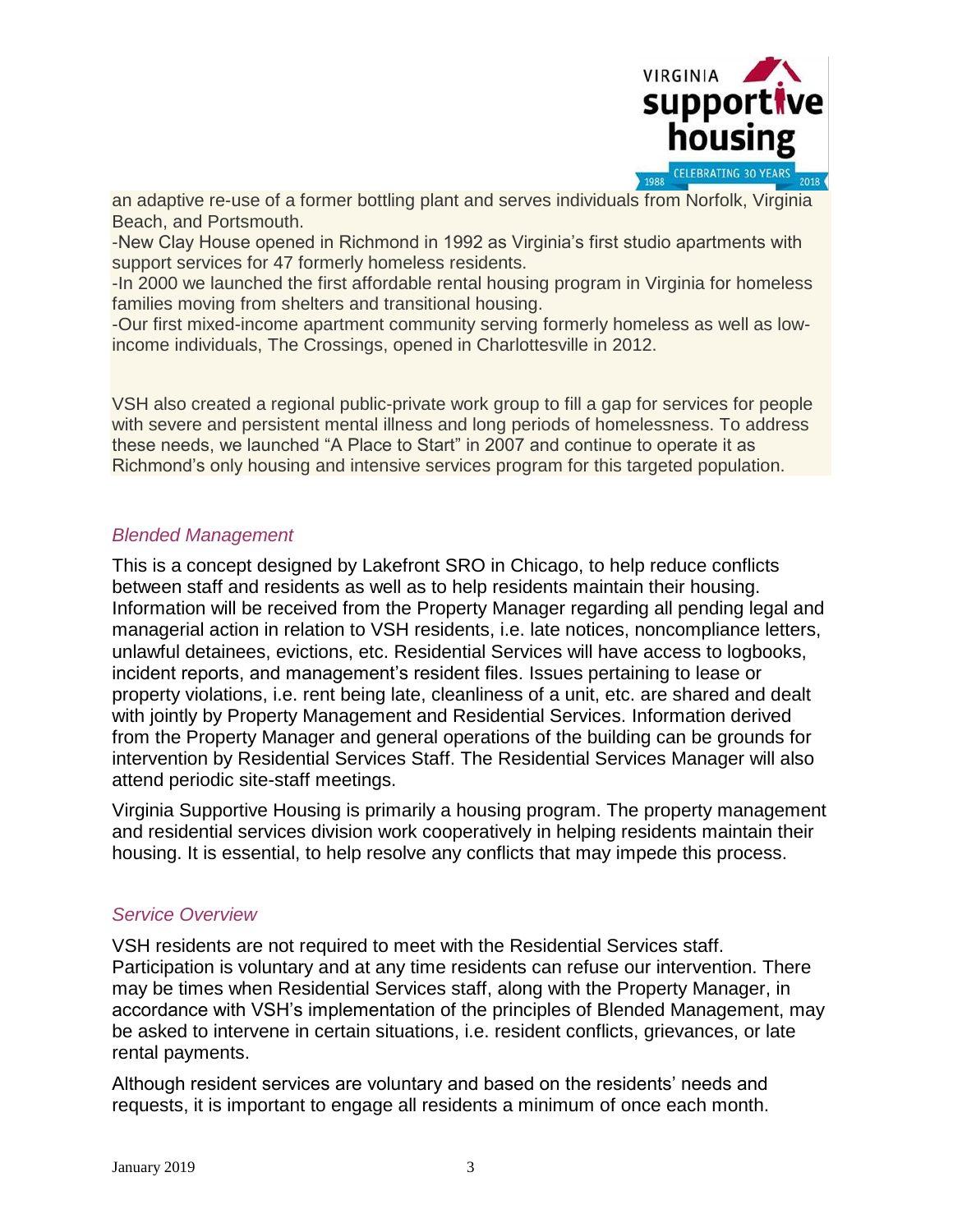

Engagement includes the provision of services, communications about community events, and ongoing support. We know engagement in services is highly correlated with housing stability, so it is important for services staff members to have monthly contact with all residents to ensure their needs are being met. Strategies to engage residents include, but are not limited to, monthly home visits, monthly phone calls, set office hours, an updated monthly calendar of events, and posted notification of services hours and contact information. In addition, the facilitation of individual and group meetings to facilitate monthly community meetings, quarterly focus groups and annual events that provide invaluable opportunities for connecting with residents, building rapport, and establishing trusting partnerships.

Annual diversity and cultural sensitivity trainings equip all staff with the education, tools, and resources to effectively engage residents of all races, ethnic backgrounds, genders, and sexes. It is important to be sensitive to and appreciative of our residents' diverse backgrounds. Since activities are tailored to the residents' needs and interests, it is important to be sure no resident is excluded from an activity based on these factors. For example, bible study groups should be non-denominational and/or accept residents from all religious backgrounds.

## *Screenings*

Property Management as well as Residential Services interview all housing applicants for any Virginia Supportive Housing property. Information from both interviews is used, along with candidate references, in determining eligibility. When they apply, applicants must not be living in traditional housing, either alone or with friends. They must be homeless, or in immediate danger of being homeless in order to qualify.

The Property Manager will perform a criminal background check and a credit history on all housing applicants and abide by the HUD regulations set forth to follow the local housing authorities' exclusionary criteria.

The Property Manager informs Residential Services of move-in dates for all accepted applicants. At this point, all information collected during the screening is used to begin a chart on the new resident.

## *Orientation*

Shortly after move-in, the supportive services specialist will conduct an initial interview with the resident. This is to inform the resident of daily/monthly activities at their home, to collect demographic data and to explain the workings of residential services to the new resident. During this time they are given a three-page overview about the agency and residential services in particular. This "Orientation for New Residents" discusses the following topics: Confidentiality, Blended Management, Board of Directors Representation, Resident Achievement Program, Activities, Use of the Phone, Life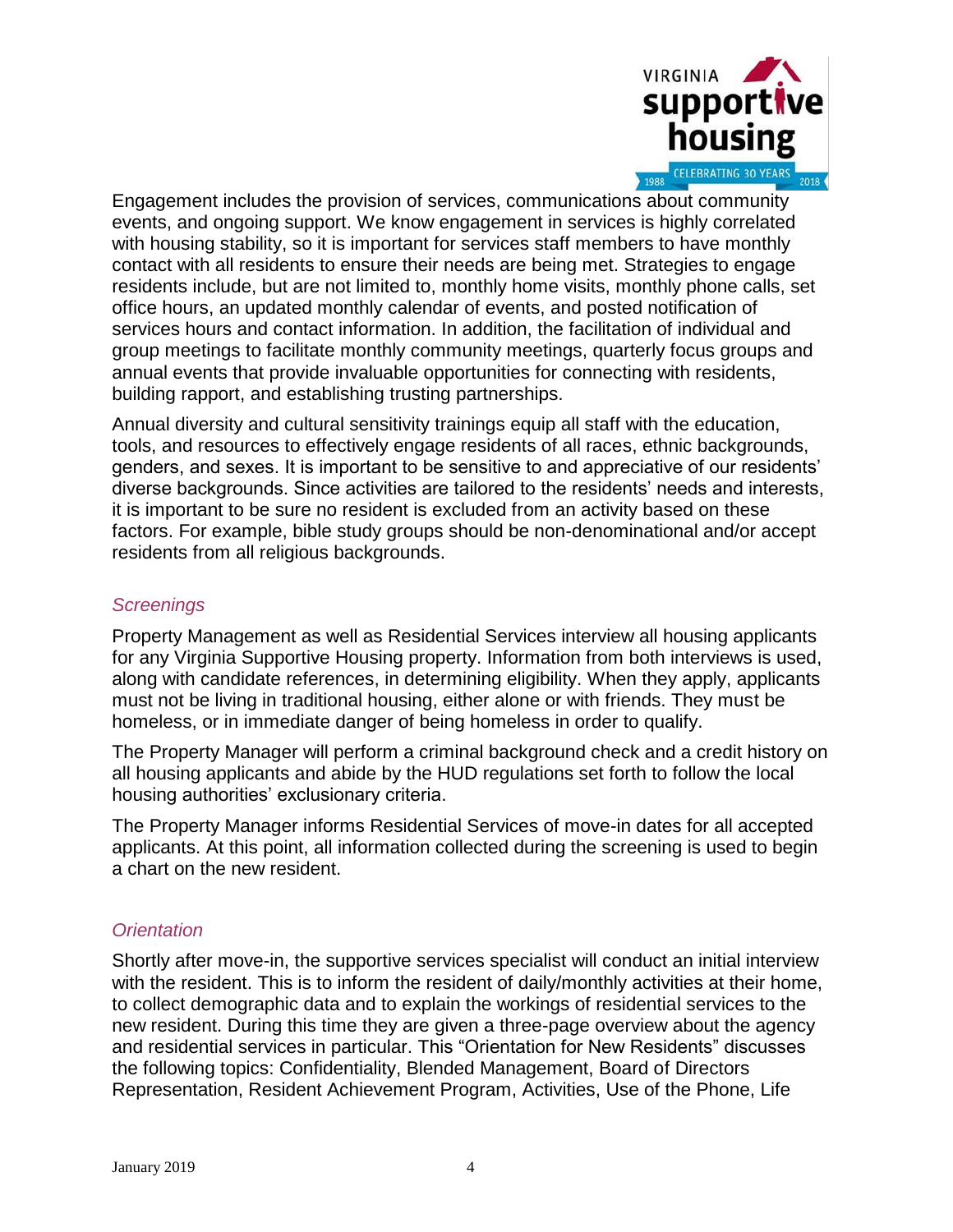

Skills, Food Share, Bus Tickets, and other specialized programs the agency will periodically offer.

## *Assessment and Case Management*

The role of the supportive services specialist is to support residents and engage them in a collaborative plan that maximizes their personal strengths and allows them the greatest degree of sustainable independence. If after moving in, a resident agrees to a more proactive working arrangement with Residential Services, staff will interview them in order to complete a biopsychosocial history, needs assessment and if requested, a treatment plan. This will help identify the nature of the applicants' problems, strengths, weaknesses, coping skills, pre-existing supports (family, social services, etc.), resources needed to address issues identified, and the residents motivation to enhance his/her life.

A plan of care will be created that will identify the resident's goals as a foundation for initial intervention. Staff will provides assistance to residents in developing the skills necessary to address these goals as well as referring them to the appropriate community-based treatment centers. The staff and resident work together to evaluate the progress made. If needed, new or revised goals will then be established. Referrals and advocacy play a tremendous part of case management services. VSH makes a conscious effort to not duplicate pre-existing community-based services.

Topics of concern and goals for many of our residents have included: budgeting, transition from homelessness to permanent residence, self-esteem issues, substance abuse issues, mental health issues, hygiene and housekeeping concerns, employment, education, social interaction, physical health issues, job training, employment counseling, and public benefits.

The supportive services staff also provide assistance in conflict resolution and crisis intervention as it pertains to the residents.

With the exception of the move-in interview discussed earlier, and the initial applicant screening, all subsequent meetings between residents and staff will be strictly on a voluntary, mutually agreed-upon basis.

## *Resident Activities and Programs*

Residential Services continually encourage social engagement and community investment. Both staff and trained volunteers offer a wide array of services based on the specific needs and feedback for each property. We utilize data and information gathered during the community scan, annual resident surveys, monthly community meetings, and quarterly focus groups to ensure that activities are in alignment with the needs and goals of our residents. Goals for South Richmond Studios are as follows: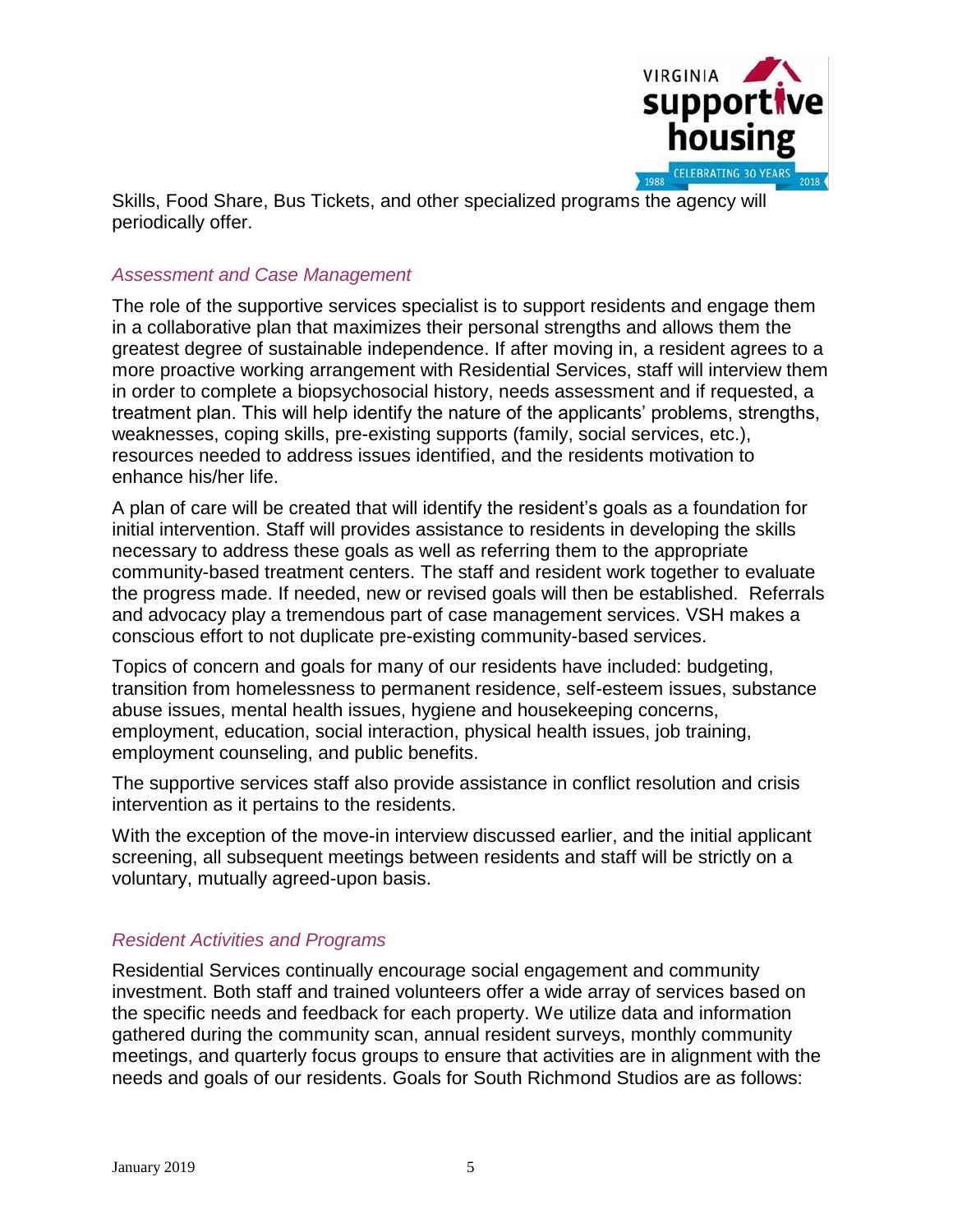

- 95% of all residents will remain housed at least a year
- 85% of all residents will gain access to benefits for which they are eligible (i.e. SNAP, Medicaid/health insurance, SSI/SSDI)
- 65% will experience an increase in annual income
- 10% will participate in the move on program and successfully graduate to a less intensive permanent housing setting

The 2018 annual outcomes for South Richmond Studios demonstrated the following successes:

- 97% of the residents remained housed a year or more
- 85% of the residents gained or maintained the benefits for which they are eligible
- 65% experienced an average annual income increase of \$190
- Three residents were able to successfully move on to other permanent housing vacating units that allowed us to house three additional individuals experiencing homelessness

Activities may include, but are not limited to, bingo games, birthday parties, movie nights, holiday dinners, picnics at local parks, tickets to local sports events or museums, nutrition, medication management, anger control, budgeting, GED tutoring, healthy relationships, religious activities, AA/NA meetings. Information regarding activities is posted on the bulletin board at each location.

Activities are organized in conjunction with residents' input, assistance and leadership. Staff also facilitate the development, organization and implementation of therapeutic/educational groups i.e. conflict resolution, health issues, Men's Group, Women's Group, Art Therapy Group, nutrition or cooking classes, and money management classes. When applicable, residents are encouraged to participate in the local civic association.

Current ongoing partners/activities at South Richmond Studios include:

- Monthly birthday celebratory event dates vary based on the volunteer group's availability (current volunteer groups include students from William and Mary, students from VCU, employees from Capital One, employees from Allen Myers, and individual volunteers)
- Commonwealth Chapel monthly community dinners
- The Heights Church monthly community lunches
- Joni Teague monthly haircuts
- Angela Schneider monthly dinner and Bingo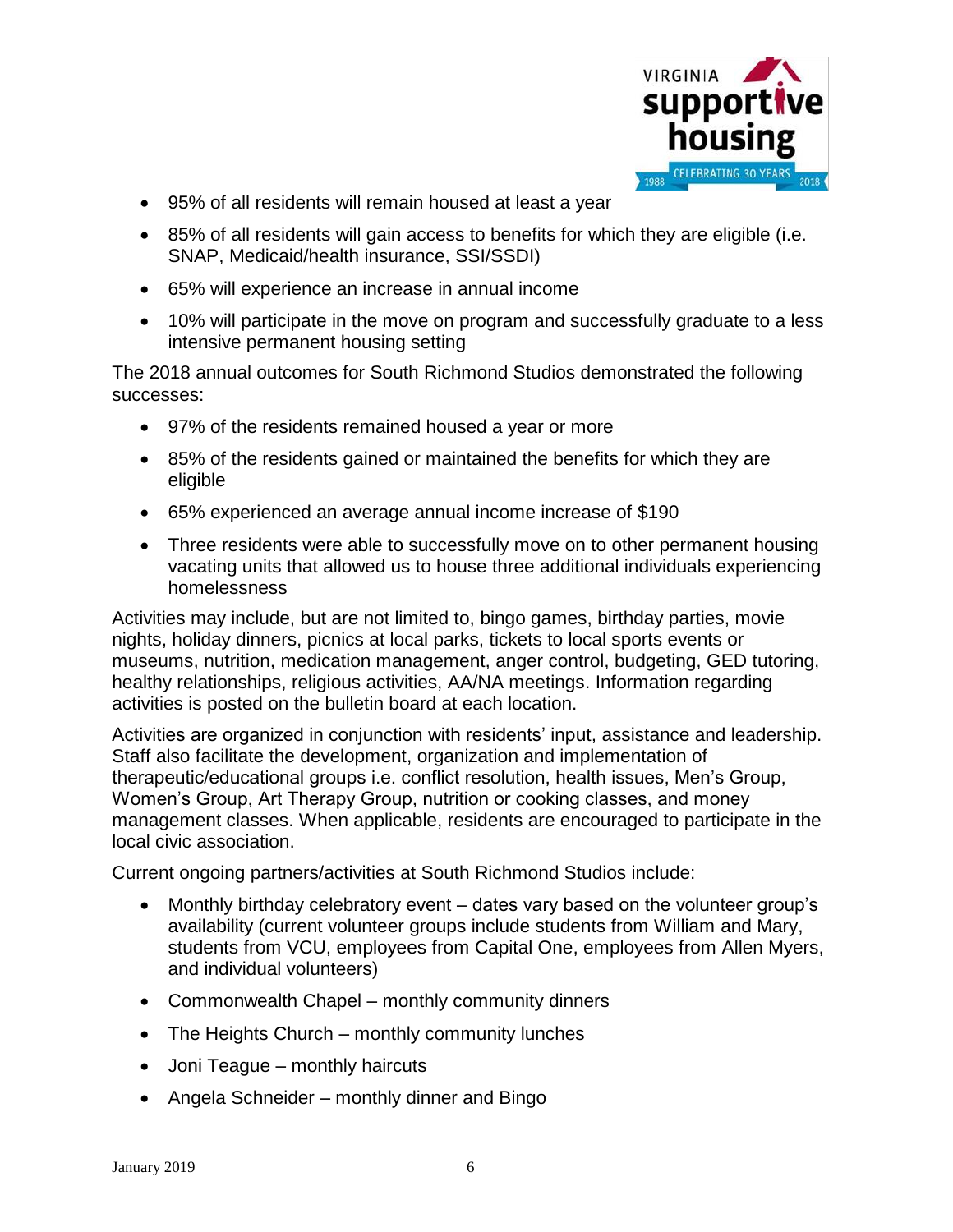

- VSH Junior Board (Leslee Oliver) holiday dinners and cards
- Jillian Mayers and youth group holiday decorating each December
- All Saints Catholic School monthly dinners
- Spring Creek Baptist Church monthly events based on residents' requests to include, but not limited to, Bible Study, board games, movie night, and meals
- Carice Coleman quarterly game nights
- Planned Parenthood monthly workshops covering a variety of topics based on feedback from residents (i.e. health relationships, STI education and prevention)
- Mount Gilead Church weekly support groups and weekly bible studies
- Nutritionist/Dietician monthly (exact date and time varies depending on individual's availability)
- Anger Management Group every Saturday
- Spread the Vote monthly groups to help with obtaining identification cards and voter registration
- AA/NA weekly support group every Thursday evening
- Dave Reynal Weekly Bible Study
- Community Meetings first Tuesday of every month
- Annual Health Fair includes local providers and employers offering educational, health, and employment opportunities
- Annual Resident Holiday Event an annual tradition each December to provide a holiday meal and celebratory activities to honor our residents

# *Employment and Training Program*

Our Employment and Training Program seeks to identify the strengths and interest of the resident and match them with cooperating business. Staff act as both job coach and mentor, assisting residents each step of the way. Participating residents work on interview skills, proper dress, resume writing and improving communication skills, on their way to successful employment. At all times, the individual receiving employment supports is the central driving force in the development of options and decisions. For qualifying residents, referrals are made to DRS (Department of Rehabilitative Services), who will then take responsibility for the training and placement, and the role of VSH staff is then as a consultant or liaison. If a resident does not have a qualifying condition, then staff will perform a job history, assess interests and abilities and develop a plan based on this assessment. Once a job is secured staff will follow up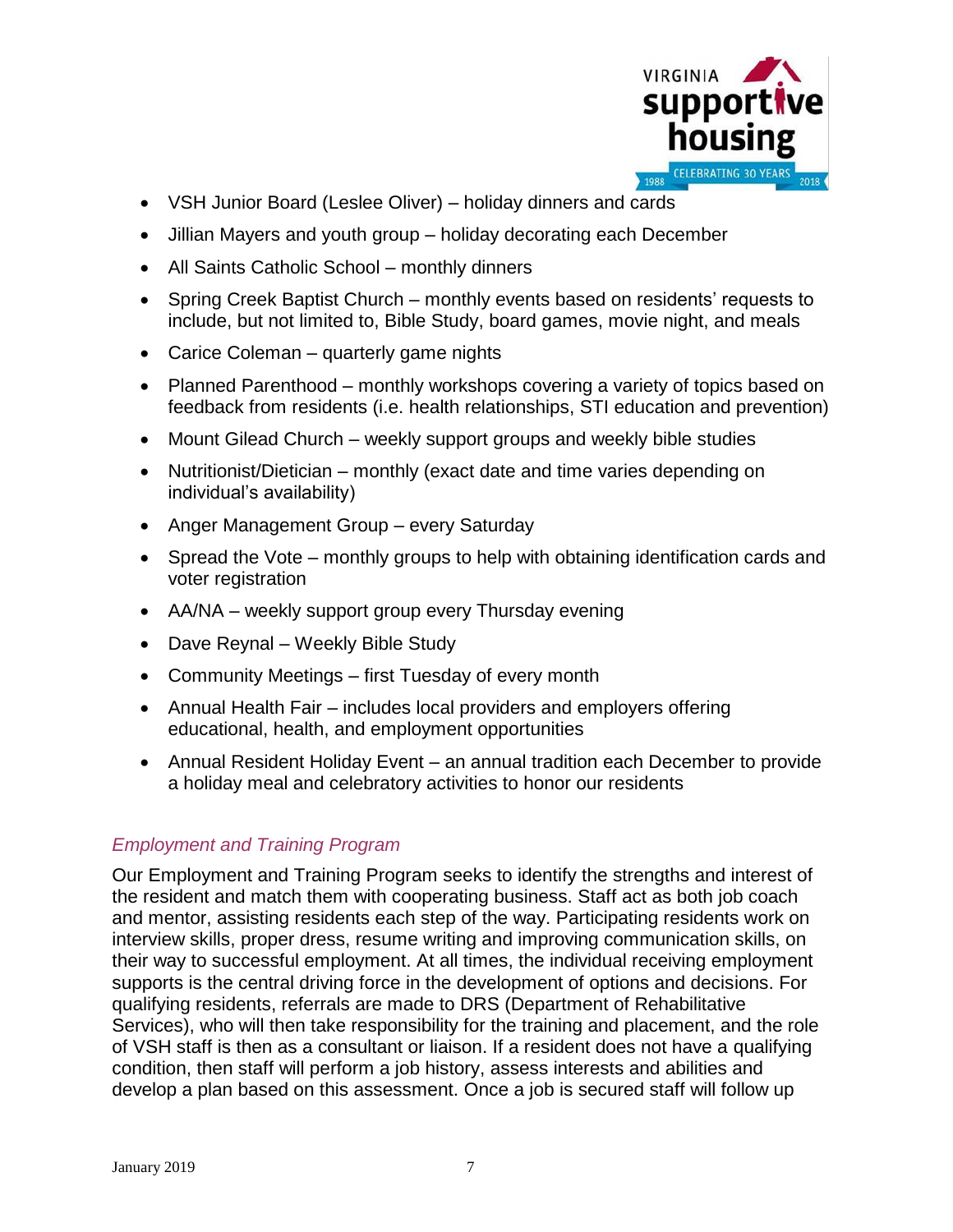

regularly with the resident to ensure adequate job performance and maximize the potential for a prolonged and successful work experience.

## *Recovery Program*

For some residents, recovery from drug or alcohol addiction is a long and difficult process and they find that they need extra support. Supportive Services has developed an innovative new Recovery Program for all our residents. This program seeks to identify high-risk substance abusers and engages them in a supportive program. Program participants fill out a special intake form unique to this program that looks specifically at their recovery history. The program includes both individual and group meetings that provide extra support and accountability along their path to recovery. Existing community supports are maintained, and additional supports in-house are created that reflect the needs and wishes of program participants and also maximize the chance for successful sobriety. Existing community supports are defined as but not limited to, AA/NA meetings, other support group meetings, counseling sessions, or therapeutic aftercare treatment. Staff monitor resident participation in community services and act as an agent of accountability as well as an encourager. By design, program goals vary widely from resident to resident based on numerous factors ranging from type of supports available, to length of sobriety. Referrals are made to more intensive treatment, either inpatient or outpatient as needed, and staff follow and monitor participants' progress through all stages of this program.

## *Literacy and Skills Program*

In cooperation with other agencies, Residential Services staff engage appropriate residents in a literacy program, as a step toward maximizing self-sufficiency. We feel this issue, long overlooked, is essential to successful independence of our residents. We market the program during resident orientations but also periodically through the year in the newsletter and during community meetings. Several area agencies have successfully worked with our residents in the past. On occasion, residents who for one reason or another are unable to utilize community resources have been paired with volunteers, also with great success.

Residents looking to expand their computer skills can now begin training at each location. Computers and training software are available to all residents wanting to refine their skills in the most common applications including Microsoft Word, Excel, Power Point, Access, as well as Windows 95, Windows 98, the internet and browser software. These programs are free and available to all residents to use at their leisure. If residents want more intensive training beyond what is offered, staff will refer to community based programs for continuing education. As with all of our programs, residents take an active role in the direction and make up of services.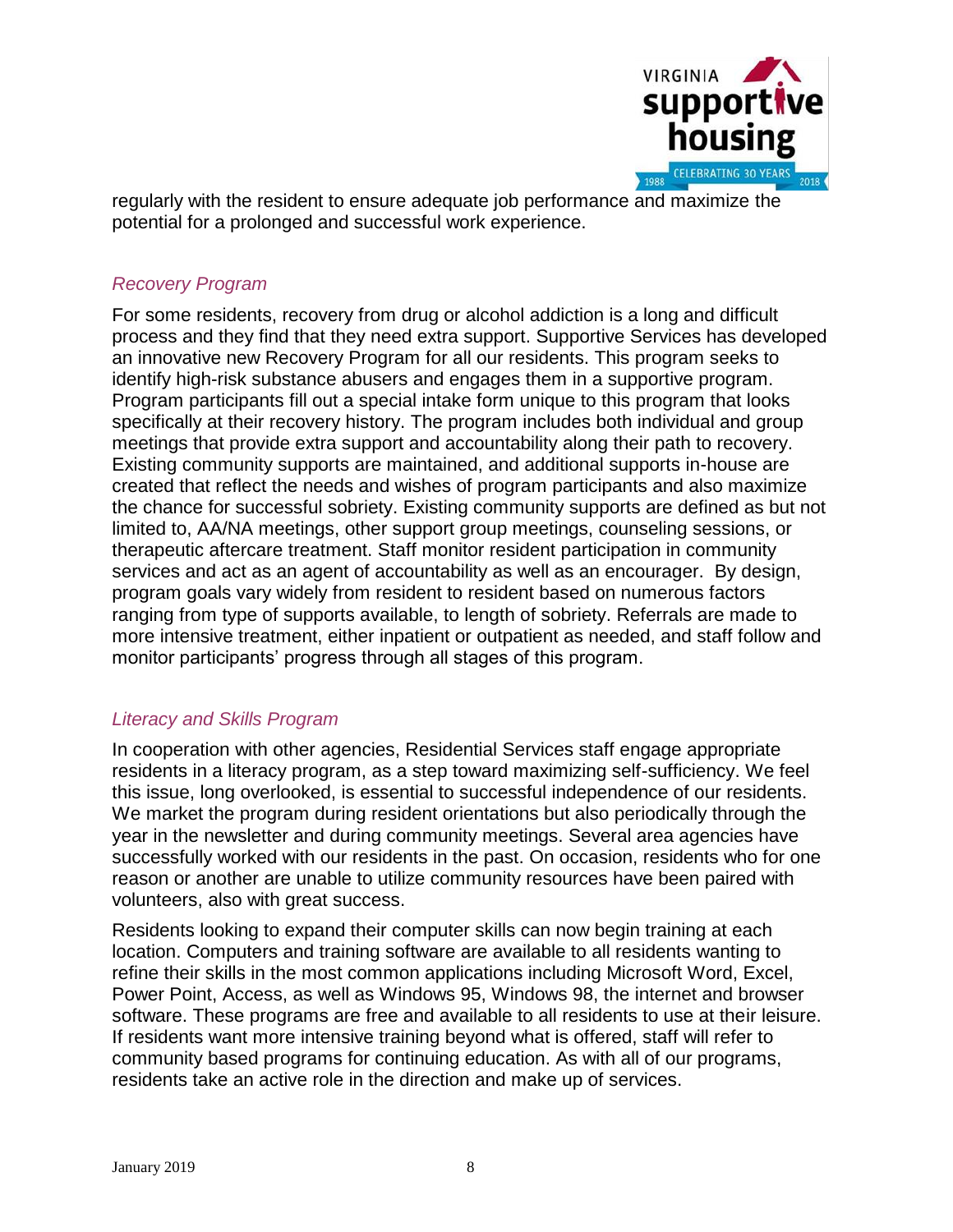

## *Networking*

In order to stay abreast of changes within the area resource network and to maintain good working relationships, networking is expected of the Residential Services division. Networking includes attending area meetings pertinent to our residents. These include specialized workgroups made up of other professionals in the field and are as follows:

- Case Conferencing (works to significantly increase emergency, low barrier shelter for single adults)
- Housing Warriors Workgroup (works to identify, develop and coordinate substance abuse programs that improve the availability services and fill unmet needs for the homeless population in the Metro Richmond area)
- Mental Health Workgroup, (works to coordinate procedural responses between medical providers, county and city assistance programs and homeless provider care)
- Local COC meetings (seeks to identify local and national trends in service provision and provide strategic implementation of effective services)
- Homeless Service Providers meeting, (works to update and provide support to individuals and agencies providing services to the homeless community)
- Case management meeting (seeks to coordinate care between residents and existing community based services)

Residential Services staff also work toward bridging the gap between the residents who seek assistance and the community agencies that provide the services. This direction serves two functions. It prevents duplication of services with other agencies and it encourages residents to build support systems outside of, and independent of, those supports provided by VSH. Residential Services staff also advocate for change for homeless, indigent, and low-income persons through social and legislative avenues.

Staff have at their disposal a resource guide for their catchment area outlining resources available for all residents. Residents will have access to the resources manual, which is reviewed and updated as needed and formally once a year.

# *Transportation*

Virginia Supportive Housing has agency vehicles that may be used when needed to support our residents' housing stability. Vehicles are also used to transport residents to annual social engagement events for the December annual holiday celebration and individually organized social outings. Common activities that may require use of the agency vehicle include transportation to medical or housing appointments, picking up prescriptions, transportation to the voting polls, and scheduled trips to the grocery store and/or post office.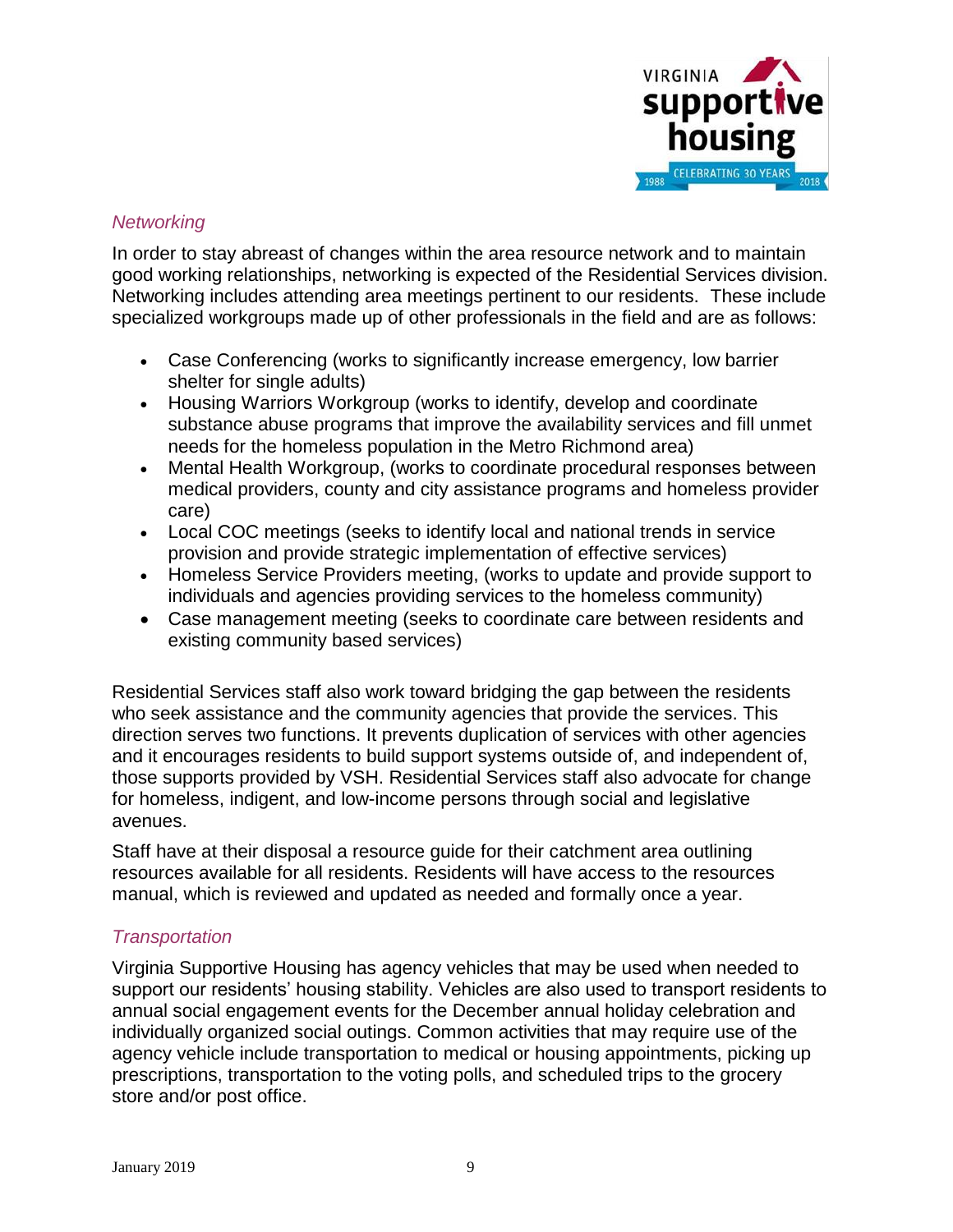

# *Residential Services Budget*

There is an annual budget for Residential Services for resident activities, bus tickets, prescriptions, conferences and training, office supplies, telephone, pager and postage, and vehicles repairs and maintenance. The Residential Services Manager is responsible for ensuring that expenses do not exceed the budgeted amount and reporting any budget variances to the agency accountant as they occur. Staff are responsible for maintaining proper records at each site and to reconcile the budget each month.

Residential Services staff can also access petty cash for immediate and eligible needs under \$100. Each disbursement of petty cash must be documented and logged accordingly. Receipts that show proof of purchase must accompany entry logged. Staff secures and maintains the petty cash and a corresponding receipts for all expenditures at each site and are reconciled each month.

Supportive services are an essential part of our communities. The services and referrals we provide are the key to our residents' success in maintaining housing. For this reason, we raise a minimum of two years of funding for each property during the development stage. We also include these key positions in our annual agency budget and ensure that we solicit grant funding and donations to financially support the positions ongoing.

The budget for South Richmond Studios includes four key services positions:

- 1. Certified Peer Recovery Specialist (80% FTE)
- 2. Supportive Services Specialist and HOPWA specialist (20% FTE)
- 3. Supportive Services Specialist (50% FTE)
- 4. Clinical Programs Director (25% FTE)

To financially support these positions, we rely on funding from the following areas:

- HOPWA
- Revenue from Medicaid reimbursements
- Community foundation grants i.e. United Way, Bon Secours, Nunnally Foundation, Jenkins Foundation, Altria, Gwathmey, Bank of America)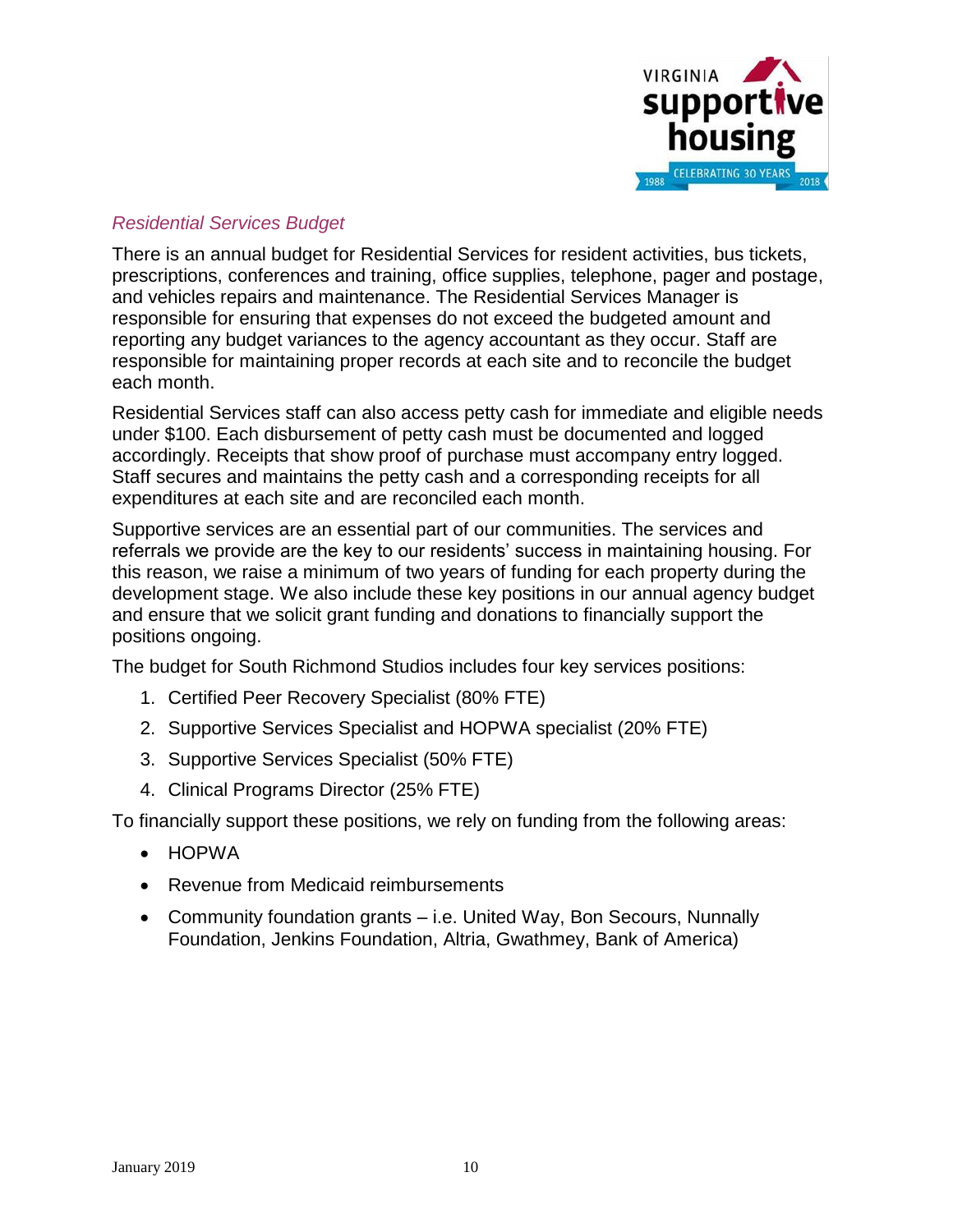

## *Record Keeping*

Documentation is completed in various forms: paper files, excel spreadsheets, electronic health record, and an electronic data base. Documentation includes progress notes, a care plan, quarterly progress reports, data entry sheets, intake forms, needs assessment, discharge summary. All pertinent data entry forms must be submitted for entry into the Homeless Management Information System (HMIS). A complete set of forms are located in the appendix. Demographic data used to track program efficiency and for marketing purposes will be tracked also at each site and turned into the Residential Services Manager when requested. These criteria include but are not limited to, grant-funded program participation, site demographic or income breakdowns, move out data, and employment data. As the agency grows, the tracking and documentation needs will evolve, and staff will be advised as to the manner and degree in which to complete any new responsibilities. Significant interactions (not casual conversation) are documented on the progress note in Lauris, the electronic health record. In addition to paperwork required by VSH, residents will occasionally ask that copies of certain documents be kept in their files, (i.e. insurance information, important personal correspondence).

## *Confidentiality*

Resident confidentiality is a critical component toward maintaining the integrity of service provision at VSH. In each office there will be a locked cabinet to secure the resident's files. All files will be maintained for a minimum of seven years after the resident leaves. Staff are the only people with a key to the cabinet, and thus, have access to the resident files.

To further protect the confidentiality of our residents, staff are expected to have a release of information form on file from any agency or individual requesting information about our residents. Staff will not discuss any information pertaining to the residents with anyone, unless written permission has been given. Information will not be disclosed to other VSH staff unless it pertains to their safety, building rules and/or lease agreement, or grievances. Staff will always inform the resident if they must break confidentiality and the reasons for doing so, i.e. suicidal/homicidal thoughts/plans or threats to hurt others. Questions regarding confidentiality should be directed to the Residential Services Manager.

## *Grant Reporting*

A significant portion of the budget for the Resident Achievement Program is derived from grants. Staff have the responsibility of verifying the information given by residents to determine eligibility.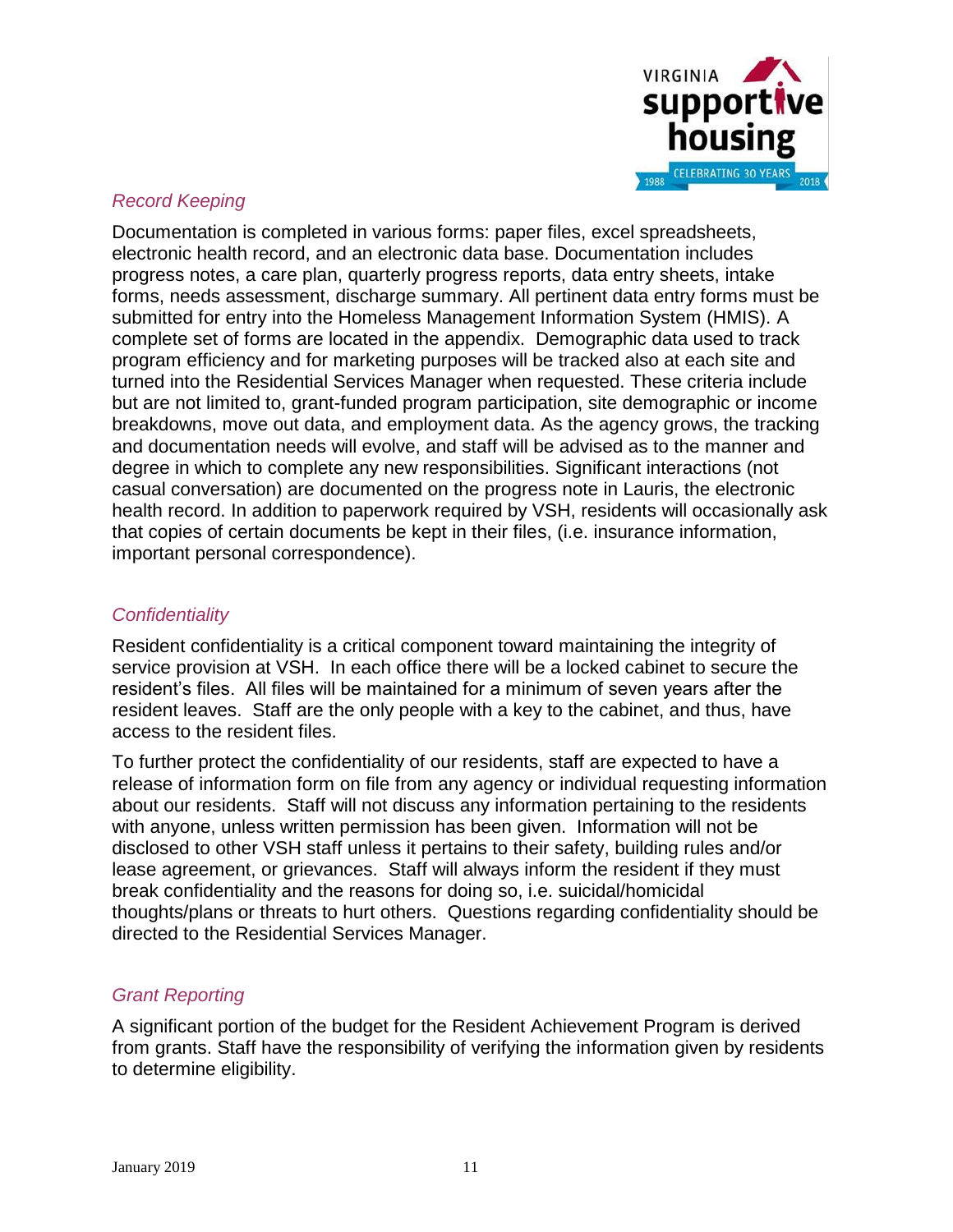

Upon acceptance of the grant, the agency is responsible for tracking resident participation and outcomes as well as completing quarterly and/or year-end reports to the grant-administering agency. The Residential Services Manager is responsible for the timely completion of the grant report and other residential services staff may be asked to participate in the compilation of that report as needed. Expenditures will be tracked and reported according to the specifics outlined in each grant.

# *Program Evaluation*

Program evaluation includes monthly, quarterly, and annual outcomes from Property Management and Supportive Services departments. Systems used to collect data include property management software (OneSite), client records (Lauris), and the Homeless Management Information System (HMIS). In addition, there may be outcomes tracked in an excel spreadsheet that will need to be reported. The supportive services specialist will document feedback and results from residents at the monthly community meetings and from the annual satisfaction survey. Outcomes and feedback inform programmatic operations and service delivery to ensure services are tailored to each properties' needs.

# *Training*

Staff are encouraged to attend all conference/training sessions that will be beneficial to their work with the residents. Occasionally training opportunities will arise that are declared mandatory. Staff should make every effort to attend these trainings.

There is a budget for attending training/conferences to support staff development and remain up to date on latest trends and best practices in the field. To attend a training/conference that requires a fee, all staff must fill out a request form and have it approved by their assigned Manager prior to the event. If approved, a check request form will be forwarded for disbursement.

Onboarding trainings and annual refreshers are required and include, but are not limited to, housing first model, human rights, confidentiality, grievance procedures, reporting requirements, documentation, emergency preparedness, person centeredness, behavioral interventions such as verbal de-escalation and mental health first aid, medication education and compliance, cultural sensitivity, trauma-informed care and motivational interviewing. There may also be additional trainings allowed and/or required in a specialty area for those supportive services specialists working in properties that serve a specialized disability, such as HOPWA or TBI.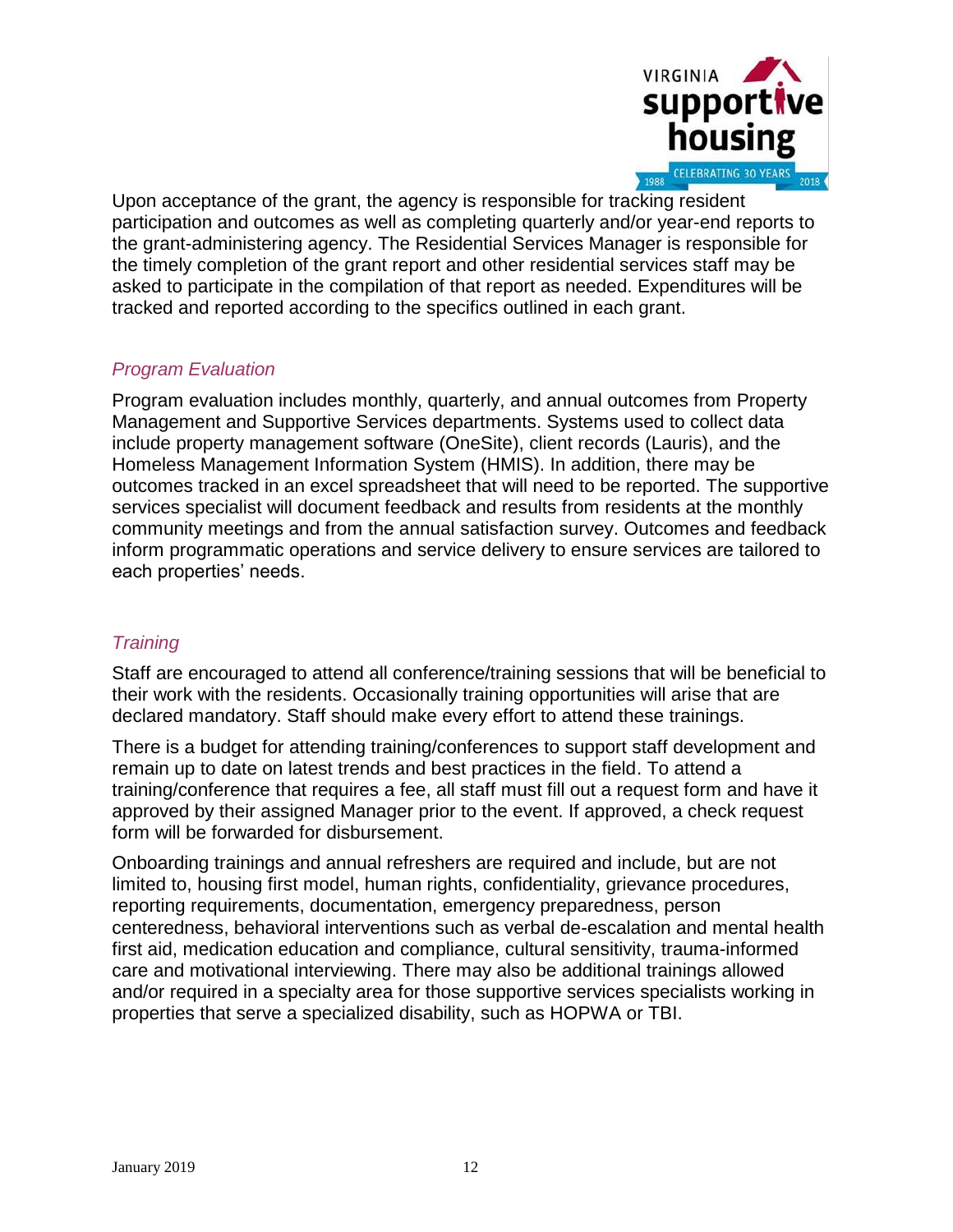

## *Staffing and Supervision*

Staffing in the properties fall within two departments, property management and supportive services. Property management staff are recruited and screened by the regional director and property manager. Property management staffs each property with 24-hour front desk coverage/security, maintenance technician(s), assistant and/or senior property manager, and a resident monitor who lives on site. Supportive services are provided by one or two full-time staff at each property depending on that specific community's needs. Supportive services specialists report to a team leader for their region who reports to the Clinical Programs Manager or Associate Director depending on the region who both report to the regional director for supportive services.

All supportive services staff will have a bachelor or master's degree in a human services plus a year or more of experience or a degree in another field with five or more years of relevant experience. Staff will meet at least monthly, and as needed, with the team leader and/or clinical programs manager for supervision. In addition, there will be agency-wide quarterly and annual meetings with the executive director.

VSH utilizes the job description duties and responsibilities, program outcomes, ongoing supervision, and the annual performance review process to measure the success of each supportive services specialist and other services staff. Key metrics include feedback from the residents about their satisfaction with services, organizing and facilitating monthly resident meetings, accessing supervision appropriately, supporting teammates when needed, and meeting data entry and reporting requirements. As part of the annual performance review process, staff engage in selfevaluation and provide feedback on their supervisor's performance. The annual performance review is electronic and includes software that allows staff and supervisors both private and public message boards for recognizing daily achievements or issues that may arise and a scheduling component for developing agendas and requesting meetings. This provides a written record that the supervisor can utilize during the annual formal review to summarize that year's performance. Ongoing supervision meetings involve the supportive services specialist meeting one on one with their assigned supervisor to discuss resident needs and progress, review documentation, and highlight performance concerns and successes. In addition, the staff have monthly team meetings with their peers and team leader for additional education, guidance, and support. Metrics are on a 5-tiered scale and founded in our agency's values of teamwork, compassion, respect, and integrity. Please see the employee handbook for additional information on the performance appraisal process.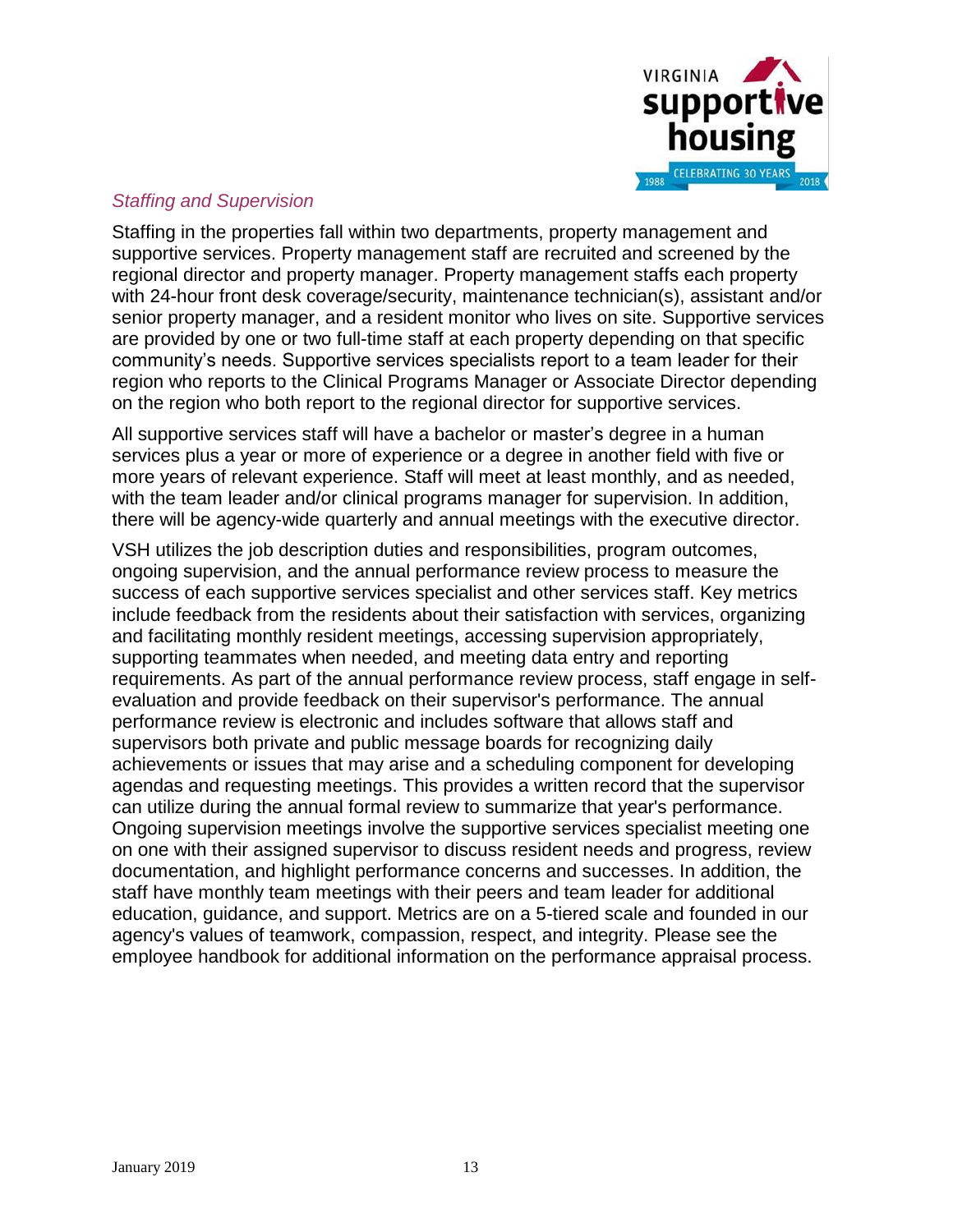

Staffing at South Richmond Studios is as follows: